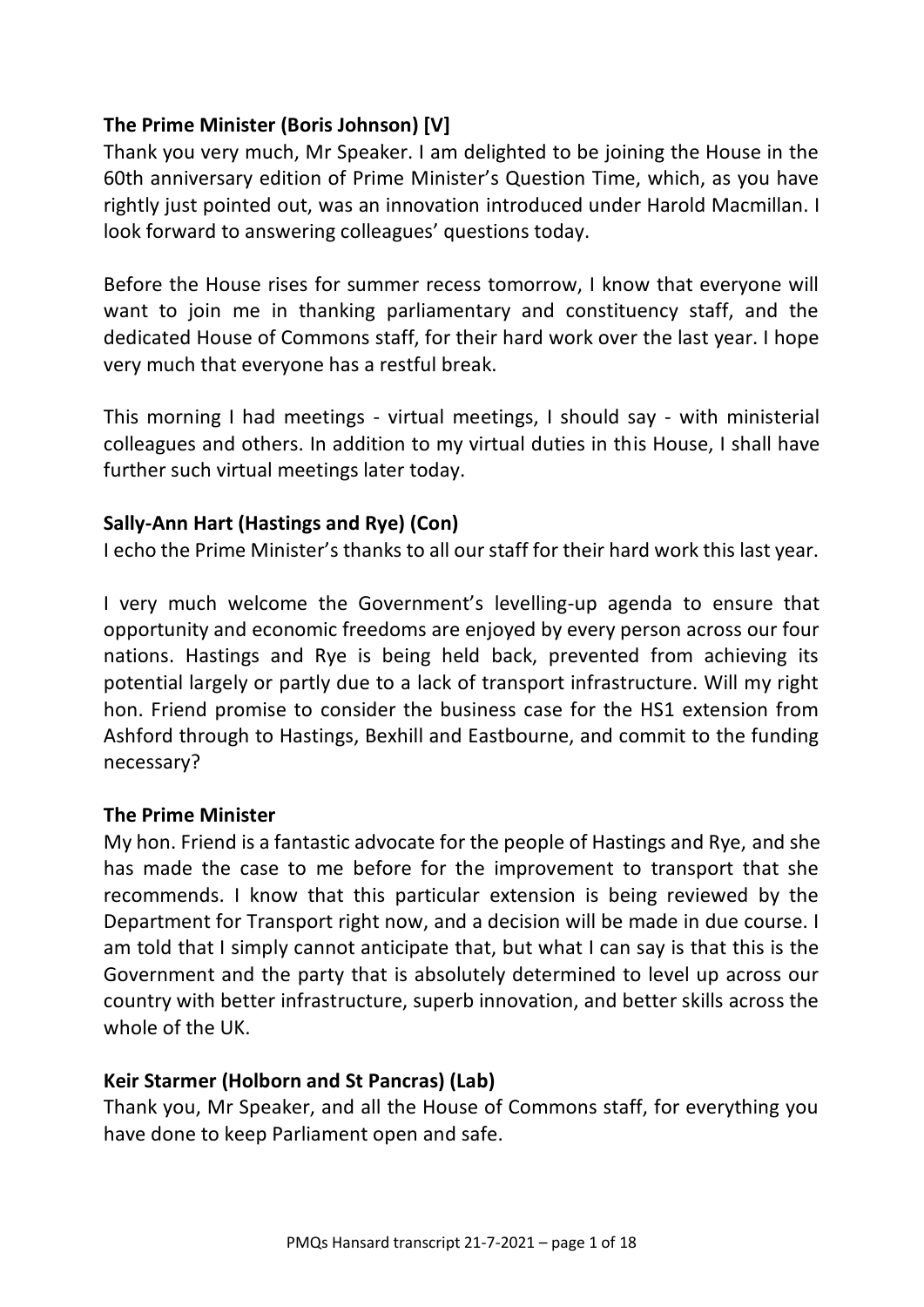Can I wish the Prime Minister - the Chequers one - well in his isolation? With half a million people self-isolating, I think we were all a bit surprised that the Prime Minister, the Chancellor and the Cabinet Office Minister were all randomly chosen for a "get out of isolation free" card, but it is good that the Prime Minister finally recused himself, even if it took a public outcry, for the Communities Secretary to be humiliated on live TV, and a trip to a country estate.

If someone is pinged by the NHS app, as millions will be over coming weeks, should they isolate - yes or no?

### **The Prime Minister**

Yes is the answer to that, and I think that everybody understands the inconvenience of being pinged. As the right hon. and learned Gentleman rightly says, here I am - I wish I was with Members in the Commons Chamber today. I apologise to everybody in business up and down the land and in all kinds of services, public sector or otherwise, who is experiencing inconvenience. We will be switching, as the House knows, to a system based on contact testing, rather than contact isolation, but until then I must remind everybody that isolation is a vital tool in our defence against the disease. You are five times more likely to catch it if you have been in contact with someone who has it. Even if you have been vaccinated, you can still pass it on, although that risk is reduced. The overwhelming argument is for getting a jab. Everybody should get a jab.

#### **Keir Starmer**

The Prime Minister says that everyone understands the Government's position as to what they should do if they are pinged by the NHS app. That is a very interesting answer, because the Government are all over the place on this. Yesterday, his Business Minister, Lord Grimstone, said that the app was an "advisory tool" only. Another Government Minister - I kid you not - said yesterday that the app is just

"to allow you to make informed decisions."

What on earth does that mean? Of course, the Prime Minister and the Chancellor spent the weekend trying to dodge isolation altogether. The British people are trying to follow the rules, but how can they do so when his Ministers keep making them up as they go along?

#### **The Prime Minister**

No. If I may, Mr Speaker, I will laboriously repeat the answer that I gave earlier to the right hon. and learned Gentleman, just to get it into his head yet again.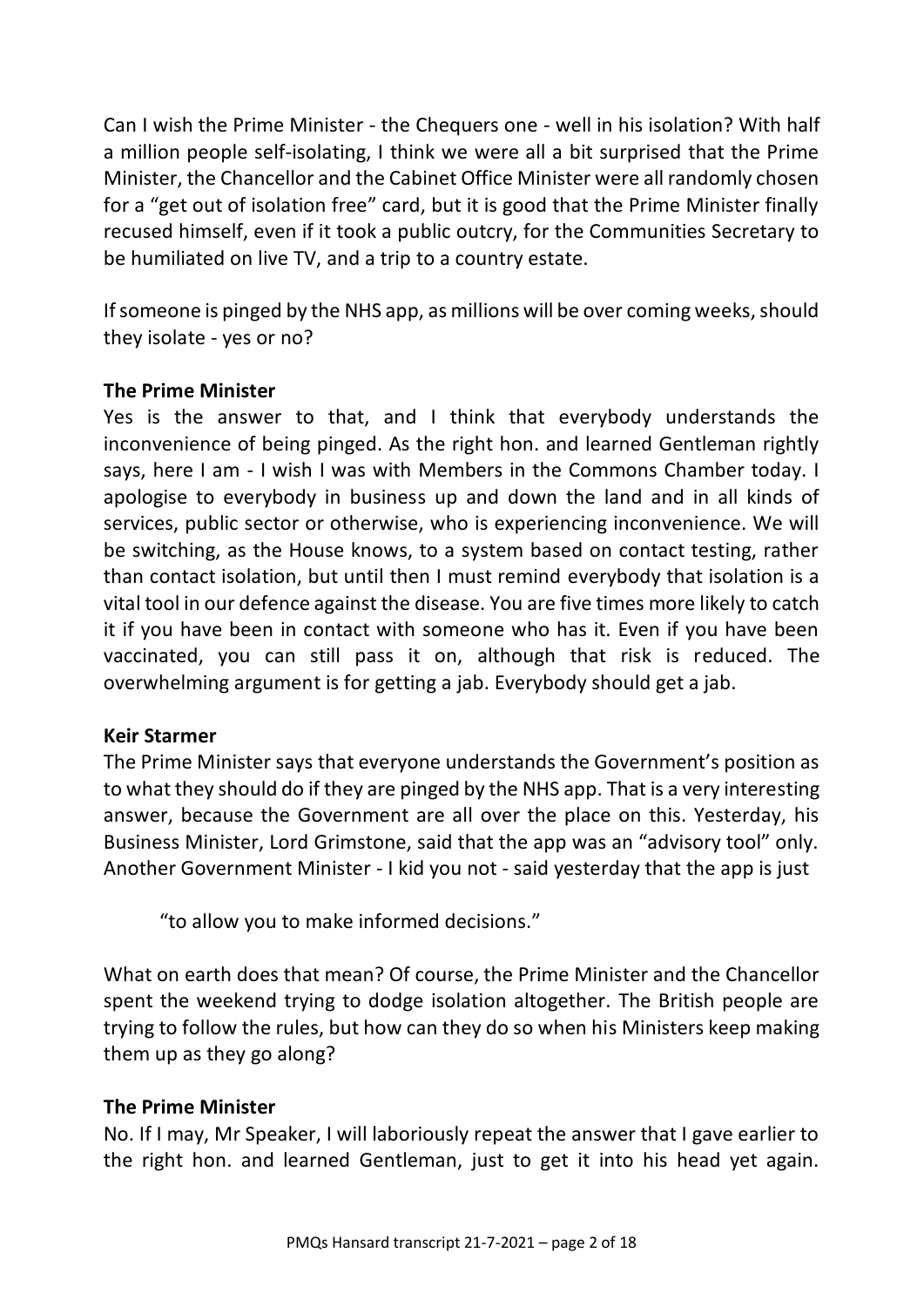Isolation is a very important part of our armoury against Covid. We are going forward, as everyone knows, to a new system on 16 August based on testing, but in the meantime, when you are advised to isolate to protect others and to protect your family against the spread of disease, you should do so.

Even more important than the isolation campaign is, of course, the vaccination campaign. Some 3 million people of the 18-to-30 group are still to get one. I think the right hon. and learned Gentleman's time would be more usefully employed, if I may so, in encouraging everybody to get vaccinated.

### **Keir Starmer**

Everything may be calm from the Prime Minister's country retreat, but back here the truth is that we are heading for a summer of chaos. [Interruption.] There is a lot of noise, Mr Speaker; I hope they have all got their NHS app on. We are heading for a summer of chaos. One million children were out of school last week - 1 million - and a huge number of businesses are closing because so many staff are self-isolating.

Let me turn to the question of exemptions. Yesterday, the messages coming out of No. 10 about which businesses and workers might be exempt from isolation changed hour by hour. First, there was going to be a list, then there wasn't. Then the Prime Minister's spokesperson said:

"We're not seeking to draw lines specifically around who or who is not exempt."

I have read that, and I have reread it several times, and I haven't a clue what it means. The Road Haulage Association hit the nail on the head when it said that the plan was

"thought up on the hoof without proper organisation or thought".

I know that the Prime Minister likes to govern by three-word slogans, and I think "on the hoof" might work pretty well. This is the last chance before recess. [Interruption.] For millions of workers, this matters.

#### **Mr Speaker**

Order. Mr Gullis, I do not need any help or assistance from you. The next time you point to your watch, it might be better looking at Big Ben outside, rather than here. Come on.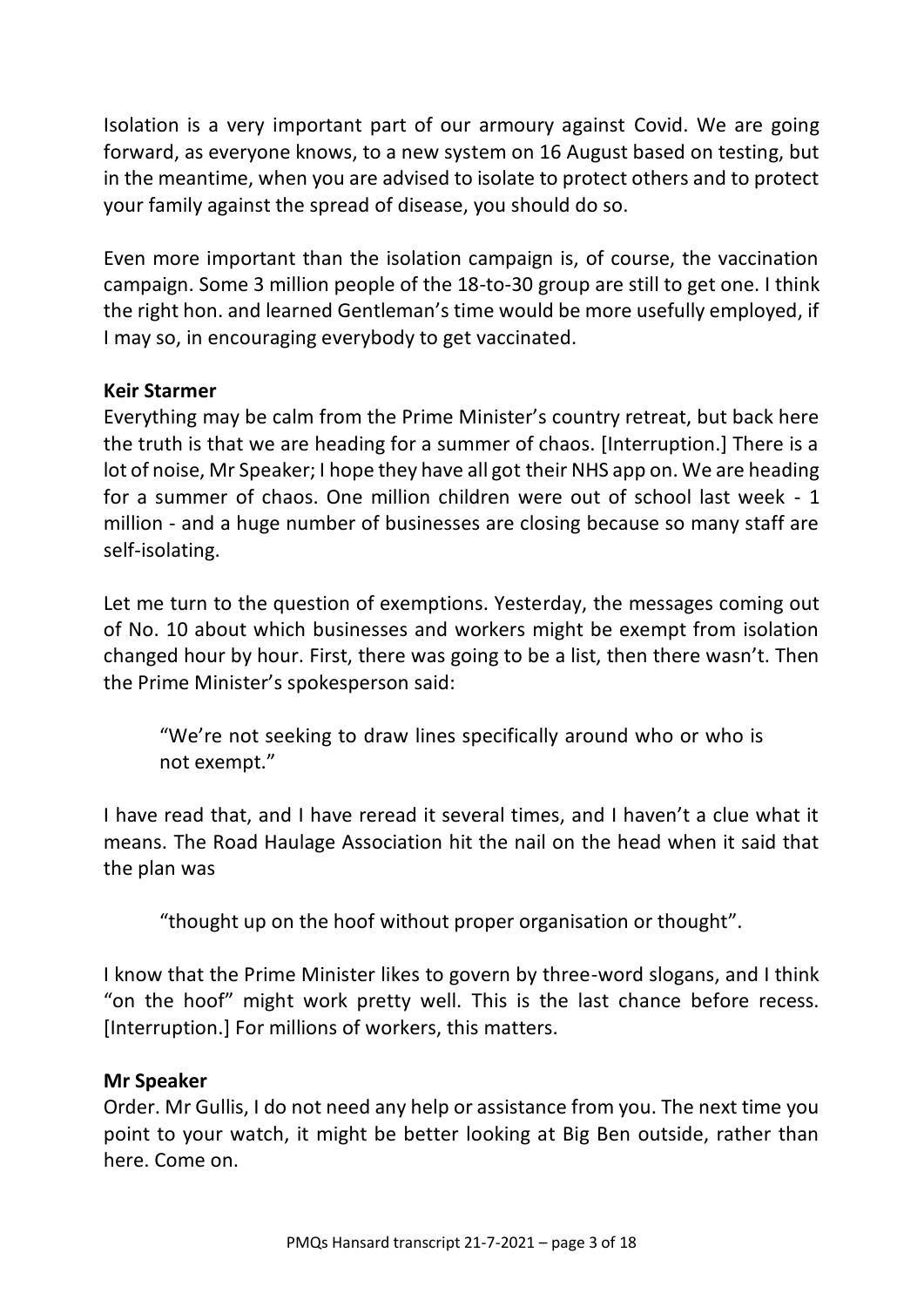#### **Keir Starmer**

This is the last chance before recess. Can the Prime Minister just clear it up - which workers and which businesses will be exempt from isolating before 16 August?

### **The Prime Minister**

I think this is pretty feeble stuff from the right hon. and learned Gentleman on what is going to be a glorious 60th anniversary edition of PMQs. I have given him the answer in a letter that he had earlier on about the businesses and the sectors of industry that we think it would be sensible now to exempt. But he cannot have it both ways. He attacks the self-isolation system, but as far as I understand the position of the right hon. and learned Gentleman when it comes to the road map, he actually now, this week, opposes going forward with Step 4, as we did on Monday. He wants to keep this country, as far as I understand his position, in lockdown. Now, which is it? He cannot have it both ways. He cannot simultaneously attack -

### **Mr Speaker**

Order. Sorry, Prime Minister, just a moment. We are really struggling on the sound level. I do not know whether we can have the sound level turned up to hear the Prime Minister.

#### **The Prime Minister**

Oh, I am sorry.

#### **Mr Speaker**

Thank you, Prime Minister. You have a great stand-in, who is quite desperate, but I want to hear this Prime Minister.

#### **The Prime Minister**

Do you want me to have another go, Mr Speaker? Hang on a moment, is it this thing here?

#### **Mr Speaker**

Prime Minister, I can hear you quite well. People have decided to be quite rowdy, but I can hear you now. Continue from halfway through the answer.

#### **The Prime Minister**

Can you hear me, Mr Speaker?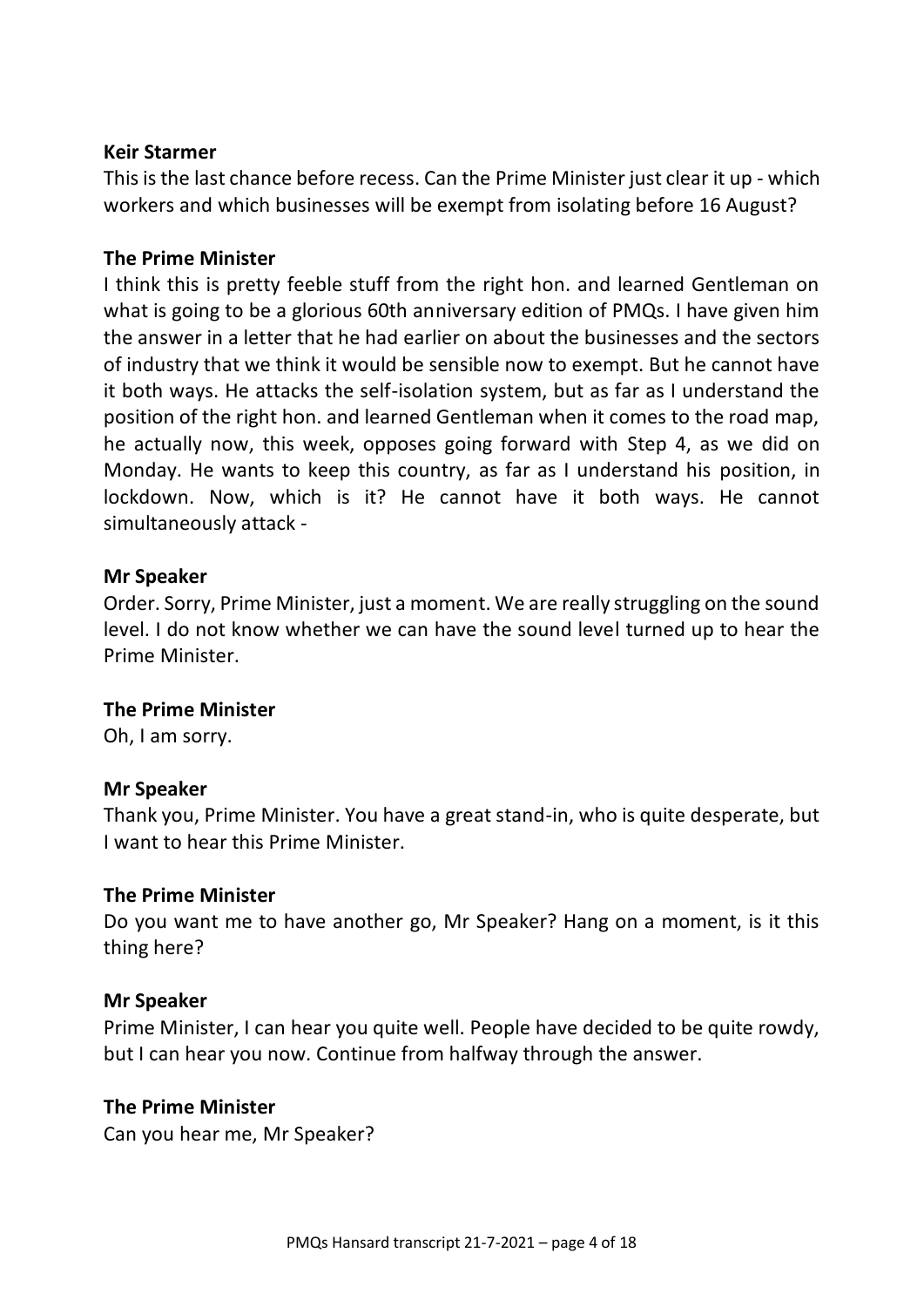#### **Mr Speaker**

I can hear you loud and clear, Prime Minister.

#### **The Prime Minister**

Do you want me to give that answer again, Mr Speaker? [Hon. Members: "No!"]

### **Mr Speaker**

No, do not worry - just complete the end bit.

### **The Prime Minister**

I am very happy to. I will repeat it. I will say it as many times as you like, Mr Speaker.

I think that the right hon. and learned Gentleman the Leader of the Opposition is guilty of failing to listen to what I said just now, and it is perfectly obvious that, as I said to him in a letter earlier on, there are some businesses and some parts of our economy that of course need exemptions from the isolation regime because they need to be able to carry on, and for the most part, obviously, people will have to follow the rules. We are changing it on 16 August, by which time we will have vaccinated many more people.

I understand people's frustrations, but this is one of the few real tools that we have in our armoury against the virus. I really think that in attacking the isolation system, which is what I think the right hon. and learned Gentleman is doing, he is being totally inconsistent with his earlier announcement, which seemed to be that we should stay in lockdown. If I understand the position of the Labour party now, which is different from last week, it does not want to go ahead with Step 4. I think I am right in that.

# **Keir Starmer**

The Prime Minister talks about inconsistency - two hours and 38 minutes to do a massive U-turn on Sunday morning, and then what have we seen in the last few days. He says I did not listen to his answer. I did listen, and I still think he is making it up. We had a completely unclear announcement on Monday about exemptions. We had contradictory statements all day yesterday. Now we seem to be back to the confused policy of Monday. How on earth are businesses meant to plan when the Prime Minister keeps chopping and changing like this?

I have to say that, even after 15 months of these exchanges, I cannot believe that the Prime Minister does not see the irony of him spending Freedom Day locked in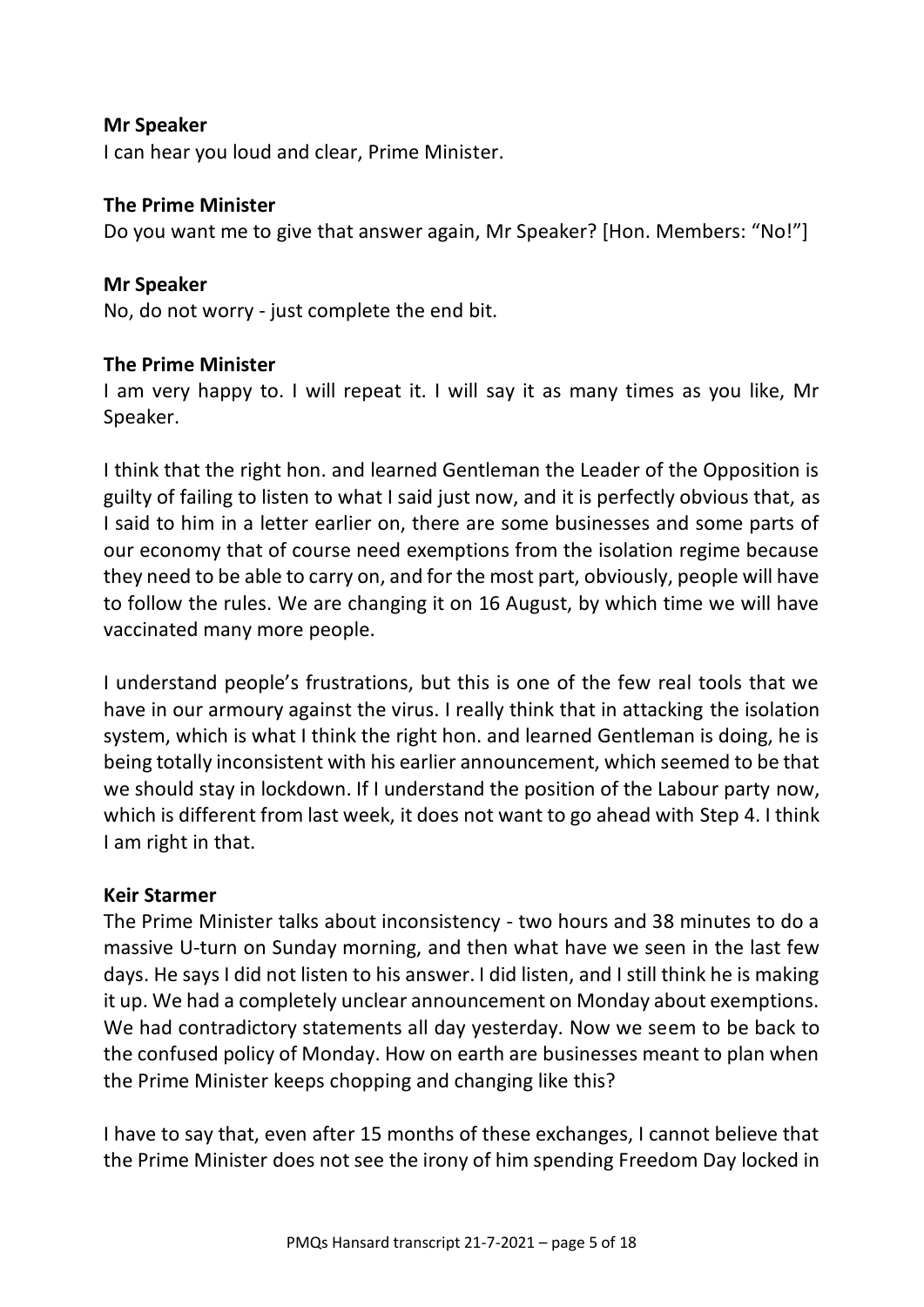isolation and announcing plans for a vaccine ID card. I remember when he used to say he would eat an ID card if he ever had to produce one, and now he is introducing them. When it comes to creating confusion, the Prime Minister is a super-spreader, so let me try to get some clarity. Why is it okay for someone to go to a nightclub for the next six weeks without proof of a vaccine or a test, and then from September it will only be okay to get into a nightclub if they have a vaccine ID card?

# **The Prime Minister**

The Labour leader traditionally has a choice in a national crisis, and that is whether to get behind the Government and to offer constructive opposition, or to try endlessly to oppose for the sake of it and to try to score cheap political points. Everybody can see that we have to wait until the end of September - by which time, this is only fair to the younger generation, they will all have been offered two jabs - before we consider something like asking people to be double-jabbed before they go into a nightclub. That is blindingly obvious to everybody. It is common sense, and I think most people in this country understand it. Most people in this country want to see the younger generation encouraged to get vaccinations. That is what, with great respect to the right hon. and learned Gentleman, he should be doing, rather than trying endlessly to score what I think are vacuous political points.

# **Keir Starmer**

The Prime Minister keeps asking me if I will support his chaos: no, and I want to bring the Prime Minister back to one of our earlier exchanges in this House. On 26 May I asked the Prime Minister if he had ever

"used the words 'Covid is only killing 80-year-olds' or words to that effect".

On that day the Prime Minister pointedly did not deny using those words, and now we have the proof that he did. We have all now seen the Prime Minister's text message: "The median age" of Covid fatalities

"is 82 … That is above life expectancy",

and we have the Prime Minister's conclusion in the same text:

"So get Covid and live longer."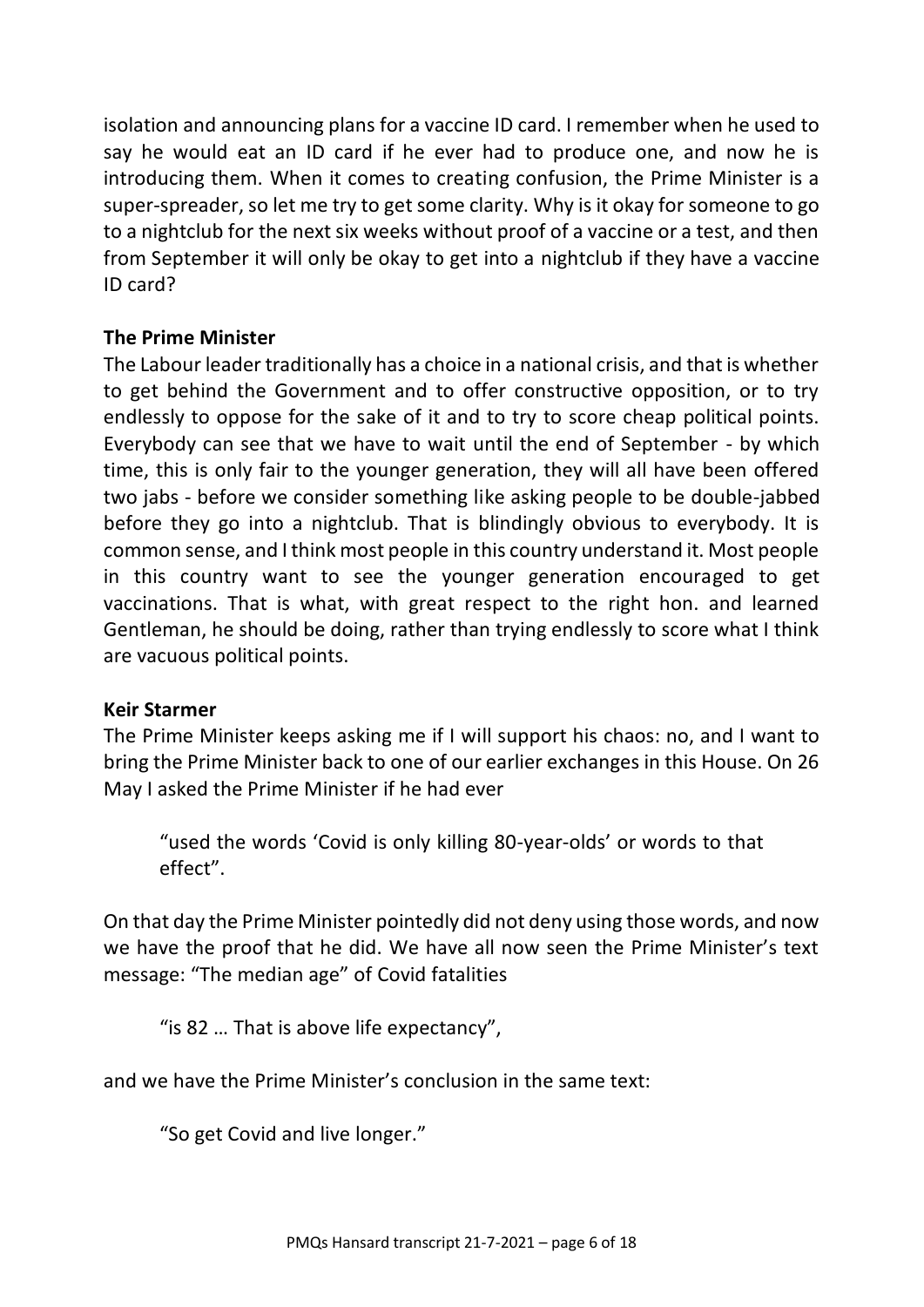I remind the Prime Minister that more than 83,000 people aged 80 or over lost their lives to this virus, every one leaving behind a grieving family and loved ones. So will the Prime Minister now apologise for using those words?

### **The Prime Minister**

Nothing I can say from this Dispatch Box - or this virtual Dispatch Box, I should say - and nothing I can do can make up for the loss and suffering that people have endured throughout this pandemic, and there will of course be a public inquiry into what has happened, but I would just remind the right hon. and learned Gentleman when he goes back over the decision-making processes that we had in those very difficult and dark times that there are incredibly tough balancing decisions that we have to take: we have to balance the catastrophe of the disease against the suffering caused by lockdowns - the impacts on mental health, the loss of life chances for young people. What has changed since we were thinking in those ways is of course that we have rolled out vaccines faster than any other country in Europe: 96% of people over 50 will now have had a vaccine, and 68% of people have had two jabs. What we are trying to say to the country today - the single most important, serious message - is, "If you have not yet had your second jab, please come along and get it, and if you're over 50 and still have not had a second jab or over 40, please come and get it as well." And we must never forget that if we had followed the advice of the right hon. and learned Gentleman we would have stayed in the European Medicines Agency and would never have had the vaccine roll-out at all.

# **Keir Starmer**

I think we might have to check that the line to Chequers is working, because the Prime Minister's answers bear no resemblance to the questions I am asking him. He has given us a list of what he cannot do; what he can do - quite straightforwardly, virtually or otherwise - is say sorry.

The trouble is that nobody believes a word the Prime Minister says any more. He promised he had a plan for social care, but he has ducked it for two years. He promised not to raise tax, but now he is planning a jobs tax. He promised he would not cut the Army or the aid budget; he has cut both. He also promised that Monday would be Freedom Day; he said 18 times from the Dispatch Box that it would be irreversible, but the truth is that he has let a new variant into the country, he has let cases soar, and he has left us with the highest death toll in Europe and one of the worst-hit economies of any major economy. Last week a million kids were off school, businesses are closing, and millions will spend their summer self-isolating. But don't worry, Mr Speaker, the Prime Minister has got it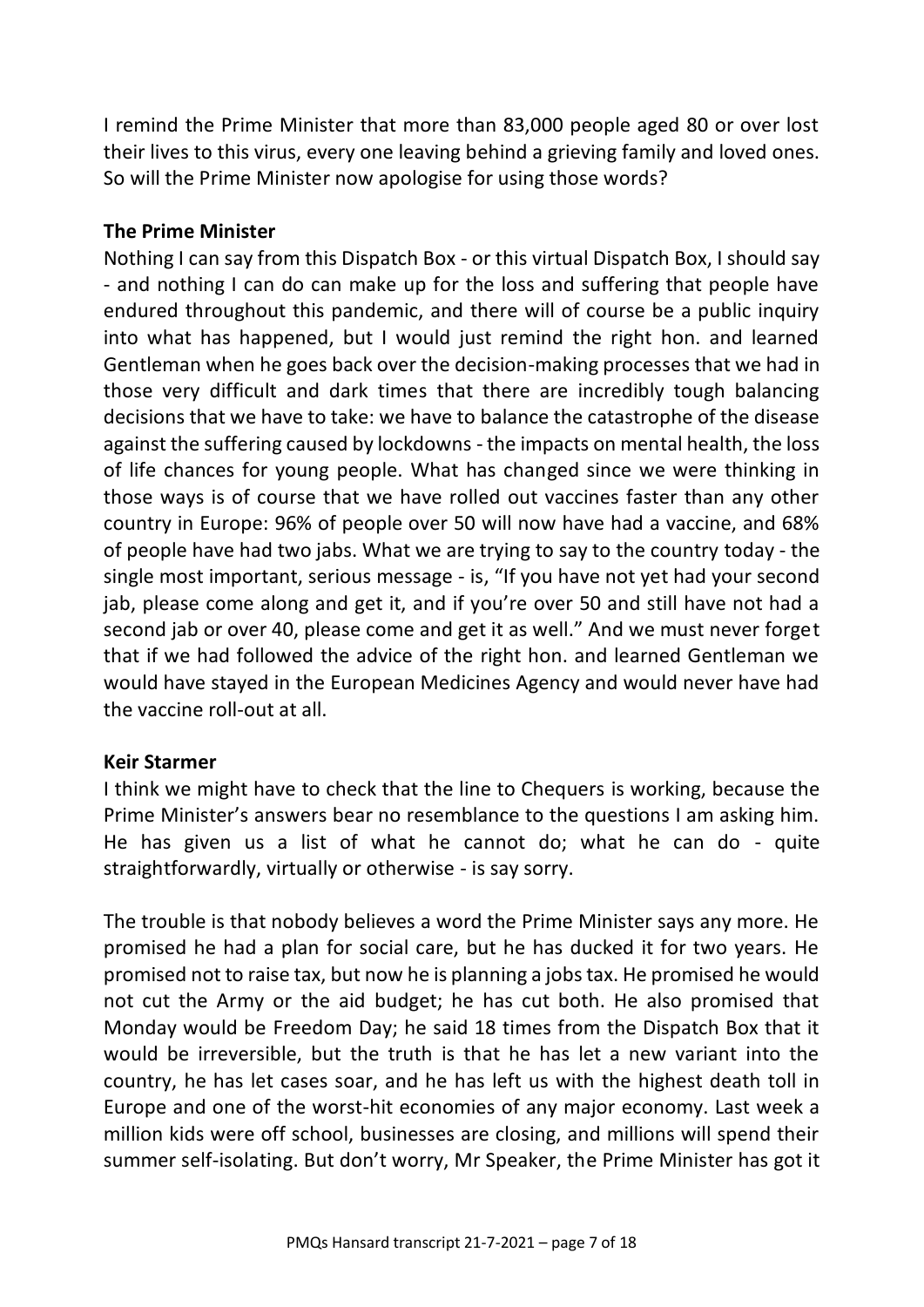all under control, because this morning we read that he has a new three-word slogan. "Keep life moving" - you couldn't make it up. Isn't it clear that there are only three words this Prime Minister needs to focus on: "Get a grip"?

### **The Prime Minister**

Let us look at the position as it was at the end of last year, and as we come to the end of this parliamentary term let us be absolutely clear that it is thanks to the vaccine roll-out - which, by the way, I never tire of repeating, would have been impossible if we had followed the right hon. and learned Gentleman's advice - that 9 million people have now come off furlough, unemployment is 2 million lower than predicted, job vacancies are 10% higher than before the pandemic began, and business insolvencies are lower than before the pandemic began.

The right hon. and learned Gentleman wants three-word slogans; I will give him a three-word slogan. Our three-word slogan is "Get a jab" - and by the way, we are also helping people to get a job. We are turning jabs, jabs, jabs into jobs, jobs, jobs. That is the agenda of this Government. By taking sensible, cautious decisions and rolling out the vaccines in the way that we have, we have been able to get this country moving and to keep it moving.

I have listened to the right hon. and learned Gentleman very carefully this morning. I have absolutely no idea what he proposes to do instead, except keep us all in some sort of perpetual lockdown and limbo. He has no answer to the question, "If not now, when?" He has no plan, he has no ideas and he has no hope, while we in this Government are getting on with getting our country through the pandemic and delivering on the people's priorities.

# **Craig Williams (Montgomeryshire) (Con)**

The levelling-up fund is a very welcome investment in Montgomeryshire. It is a game changer for our county council and critical investment at this critical time. Specifically, we would like to reopen the Montgomery canal - that is our levellingup bid. Sadly, it was disconnected from the UK network some decades ago and it is being kept alive by a terrific team of volunteers. Will the Prime Minister use the weight of his office and, like the Secretary of State for Wales, jump on the boat, get this investment over the waterline and deliver this levelling-up bid in mid-Wales?

# **The Prime Minister**

I congratulate my hon. Friend on the campaign he is running for what sounds like an absolutely beautiful plan to reopen the Montgomery canal. He will not have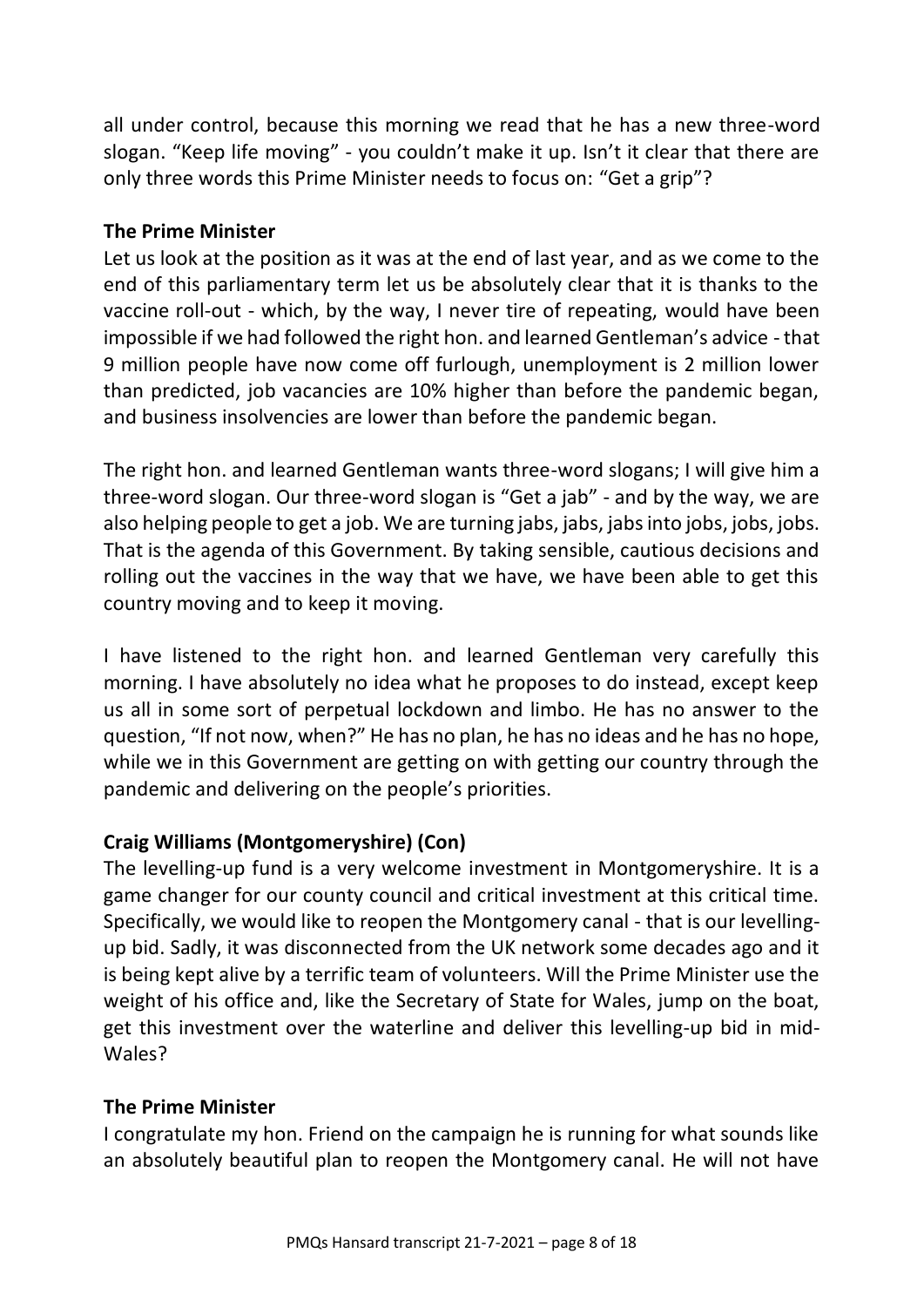long to wait for the decision on that scheme, but I can assure him that Wales is receiving thumping quantities of the UK's levelling-up fund already; 5% of total UK allocations in the first round will be in Wales. I thank him for the lobbying that he has put in today.

# **Ian Blackford (Ross, Skye and Lochaber) (SNP)**

Of course, while they are talking about levelling up on the Government Benches, we in Scotland are looking at settling up for the people of Scotland.

I hope the Prime Minister will be reflecting on the judgment from the Parliamentary and Health Service Ombudsman yesterday, which judged that there was "maladministration" in dealing with the 1950s WASPI women - the Women Against State Pension Inequality. It is about time that the Government delivered justice for those involved.

Last night, we heard from the Prime Minister's former chief of staff that, on 15 October, the Prime Minister did not believe that the NHS would be overwhelmed and thought that the over-80s should be sacrificed to the whims of the deadly virus. The Prime Minister wrote those words while our NHS was facing the darkest moments in its history. While doctors and nurses were fighting to contain the pandemic, the Prime Minister was actively pushing for the virus to be allowed to run rampant through towns and cities. The Prime Minister was willing, in his own words, to allow the bodies to "pile high".

On 15 October 2020, 60,000 people had already died. How can anyone have put faith and trust in a Prime Minister who actually typed the words

"get Covid and live longer"?

# **The Prime Minister**

I think that the right hon. Gentleman grossly mischaracterises the substance of those discussions - what I said. I have made points in the House of Commons already - in the Chamber - about the language that I am alleged to have used. But I think what everybody in this country understands is that the decisions that we had to take at that time were incredibly difficult. Of course, this in no way detracts from the grief and suffering of those who have lost loved ones to Covid and whose families have been hit by the consequences of that disease, but as I said earlier to the Labour leader, we have to balance very, very difficult harms on either side. There are no good ways through; a lockdown also causes immense suffering and loss of life chances, and damage to health and mental health.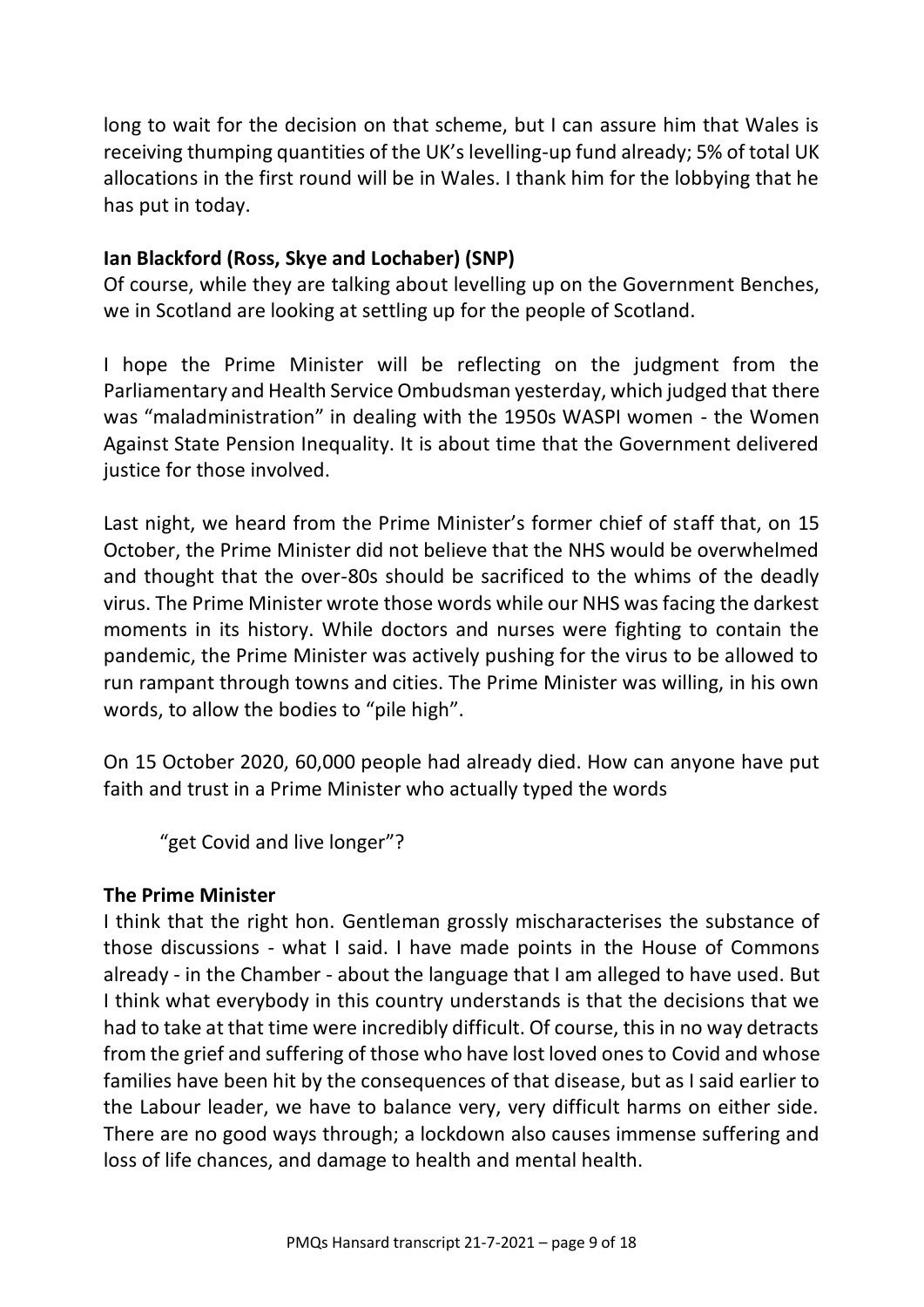The right hon. Gentleman knows very well that, in due course, there will be a chance to look at all this in a full public inquiry, but I must tell the House that I am content that we followed the scientific guidance and we did whatever we could to save life and to minimise suffering, and of course to protect our wonderful NHS.

### **Ian Blackford**

My goodness, is that it? Is that it, Prime Minister? The reality is that the Prime Minister wrote these words himself. The over-80s were expendable. A Prime Minister is charged with protecting society, not putting folk at risk of an early death. Such a glib attitude towards human life is indefensible. The Prime Minister is simply not fit for office.

The clear pattern throughout this pandemic is that it is one rule for them and another rule for the rest of us. The reality is that the only way to get to the full truth over the UK Government's disastrous handling of the pandemic is for this cabal to be made to answer under oath. Will the Prime Minister confirm that, in the interests of public health and confidence, the Covid inquiry will begin immediately, and will he commit to appearing at the inquiry himself under oath before any general election is called?

# **The Prime Minister**

I appreciate why it is so important for this country to have a full public inquiry and that is why I made the announcement to the House that we would. I also think it is right that it should go ahead as soon as is reasonable. I do not think that right now, in the middle of a third wave when we are seeing many of the key people involved in fighting the pandemic very heavily occupied, it is right to ask them to devote a lot of their time to a public inquiry of the kind that I think we would all want to see. That is why I think it is right that it should start in the spring, when I am pretty confident, and so are the rest of the scientific community, that we will really be in a much, much better position and able to go ahead. That is the time to begin the public inquiry, but that does not mean that we are not continuing to learn lessons all the time.

# **Mr David Davis (Haltemprice and Howden) (Con) [V]**

Forty years ago, this country led the world in social mobility. Since then, we have fallen so far behind we are now only 21st in the world rankings. If we are to succeed at levelling up the UK, we must restore social mobility for working-class pupils right across the country. The fastest and most cost-effective way to do that is to re-engineer the classroom to capitalise on the benefits of modern technology,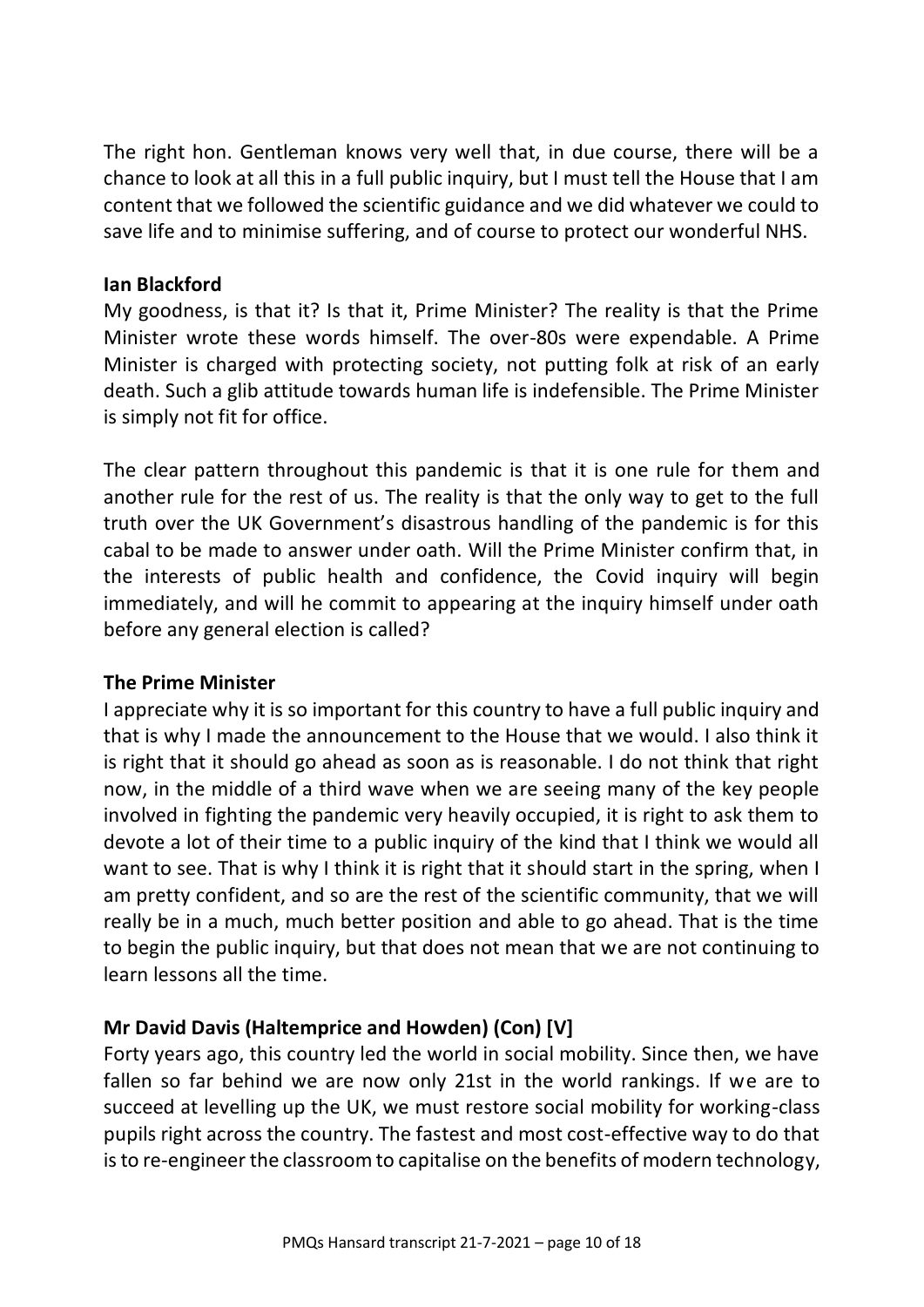using artificial intelligence to provide lessons tailored to the ability of each and every child. Countries around the world are already doing this, from America to Australia, China to Estonia. Private schools in the UK, including Eton, are already doing it using world-class British technology. Will the Prime Minister undertake to use modern technologies to give every working-class child the opportunity to reach their full potential - opportunity based on their abilities, not on where they grew up or how rich their parents were?

### **The Prime Minister**

Yes, and I am thankful to my right hon. Friend for the personal tutorial he gave me, using a laptop, in the opportunities provided by this type of technology and the massive increase in the cognitive powers of kids that is now made possible by these types of technology. We are looking at supporting schools across the whole of the UK with this kind of advance as we continue to level up.

# **Sir Jeffrey M. Donaldson (Lagan Valley) (DUP)**

In light of the judicial ruling in the High Court that the Northern Ireland protocol repeals article 6 of the Act of Union, which allows for unimpeded trade within the United Kingdom and between the constituent parts of the UK, what does the Prime Minister intend to do to fully restore the Act of Union for Northern Ireland and remove the Irish sea border?

# **The Prime Minister**

I am grateful to the right hon. Gentleman. This is my first opportunity publicly to congratulate him on becoming leader of the Democratic Unionist party. I look forward to working with him and with the whole of the Executive in Northern Ireland for the people in Northern Ireland. As we have made clear and as we will be setting out today, we want to sort out the issues in the protocol. We think there are practical steps we can take to do that. As far as the court case is concerned, nothing in the protocol affects the territorial integrity of the United Kingdom or Northern Ireland's place within it.

#### **Mr Speaker**

Let us see if we can pick up the pace.

# **Theo Clarke (Stafford) (Con) [V]**

Last Friday, I joined local health officials and members of the public at a consultation meeting on maternity services in Staffordshire. Maternity was temporarily suspended at Stafford's County Hospital at the height of the pandemic so that wards could be used to treat Covid-19 patients. Does my right hon. Friend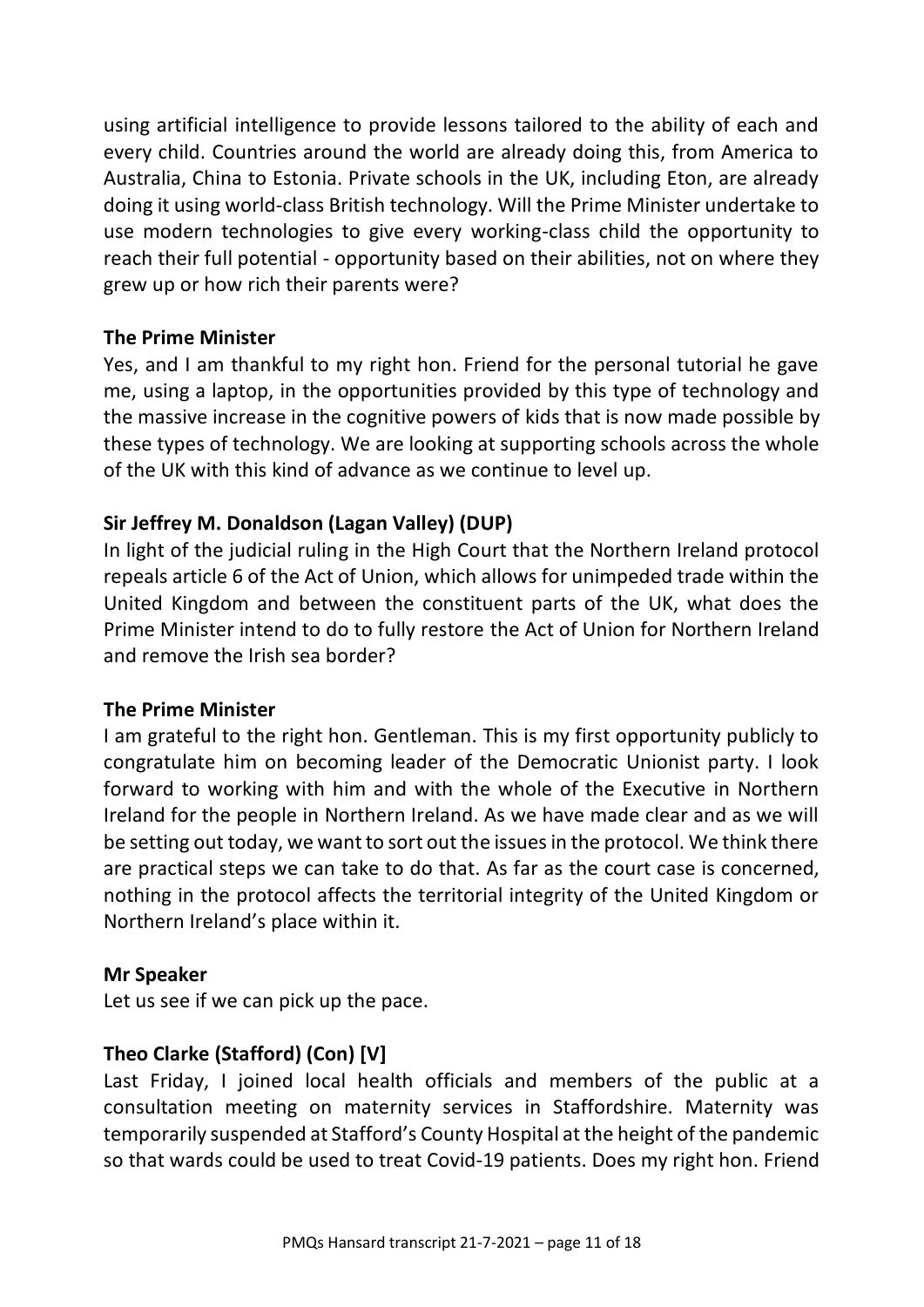agree that anyone who wants to give birth at Stafford's County Hospital should be able to do so?

### **The Prime Minister**

My hon. Friend raises a very important point. Many of the hospitals that I have been round recently are doing incredible work at getting back to pre-Covid levels of service. I understand that NHS partners are working hard to explore options for restoring maternity services at County Hospital.

# **Stephen Timms (East Ham) (Lab)**

Together, the Chairs of the Committees dealing with social security in the Scottish Parliament, the Senedd and the Northern Ireland Assembly and I have made a call that the £20 a week cut in universal credit due in October should not go ahead. A new Joseph Rowntree Foundation Report shows that if it does go ahead, out-ofwork families with children will have an income way below what the general public regard as the minimum necessary for an acceptable standard of living. Instead of cutting down, will the Prime Minister not follow his own policy, level up and leave the £20 a week in place?

### **The Prime Minister**

What we want to do is level up across the whole of the UK by increasing access to high-wage, high-skilled jobs and by getting people off benefits and into work. That really is the big difference between the right hon. Member's party and the party that I lead. We want to help people into work, but I am afraid that, as so often, Labour wants to keep them on welfare. I do not think that is the right way forward. We want to see higher wages, which is why we have increased the living wage by record amounts, and we are working to ensure that this is a jobs-led recovery. All the signs at the moment are that that is succeeding, but of course it depends on people getting those jabs when they are asked to.

# **Alberto Costa (South Leicestershire) (Con) [V]**

I welcome the cautious move to Step 4 this week, which was made possible only due to the fantastic vaccine roll-out in South Leicestershire and across our country and the fact that every adult has now been offered the vaccine. Does my right hon. Friend agree that if we do not move forward now, we risk opening up later in the autumn or winter, when the NHS is under more pressure and children have returned to school? That seems to be Labour's reckless approach.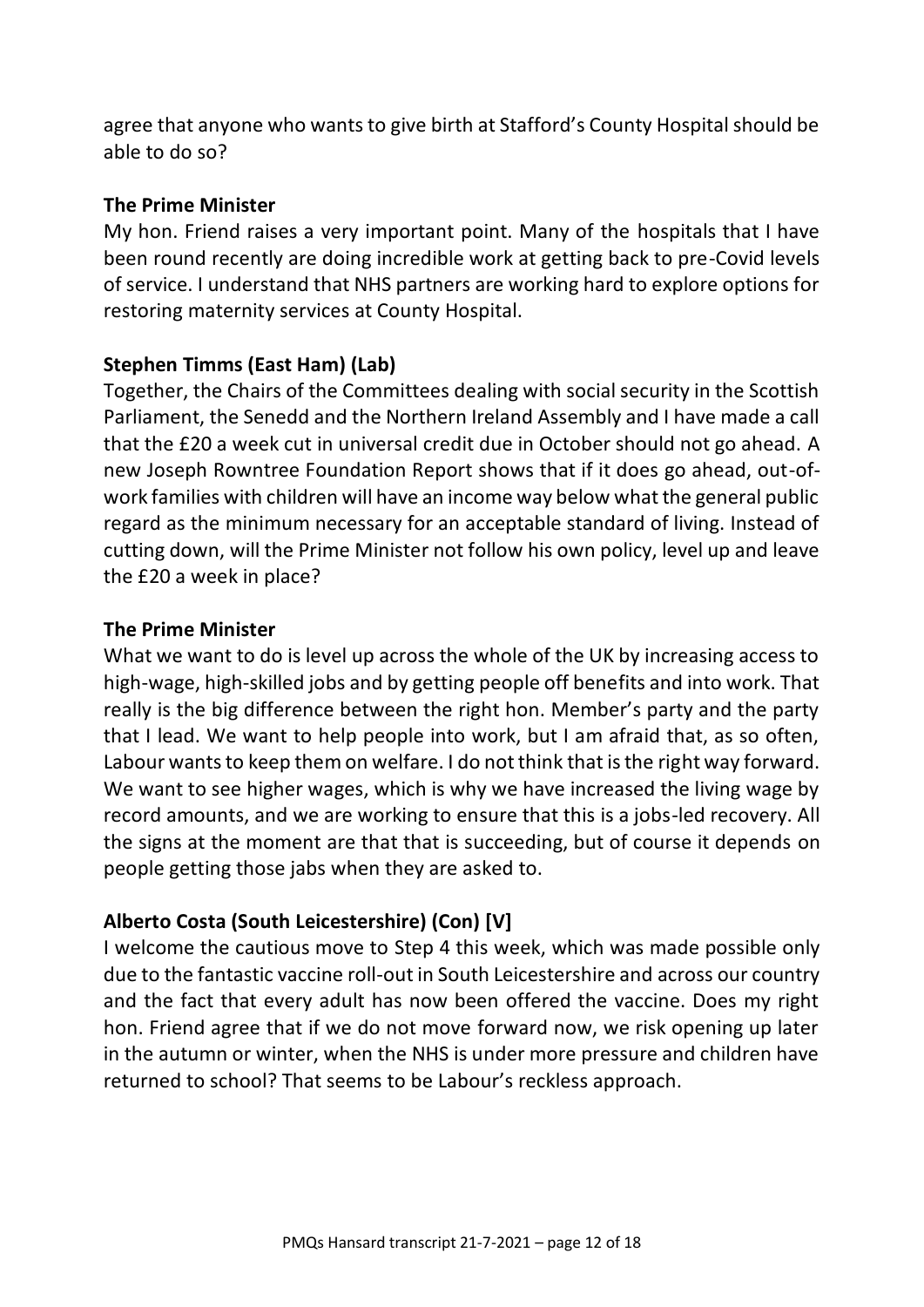#### **The Prime Minister**

That is spot on - my hon. Friend is completely right. The question for those who attack the current policy is: "If not now, when?" We looked at the data this morning with the chief medical officer, and he pointed out the extraordinary difference between the number of people in the older generations being hospitalised now and in previous waves. Thanks to the vaccine roll-out, we have radically changed the way the disease affects our society. It is that change that is enabling us to make the progress that we are. As he says, "if not now, when?"

# **Rosie Cooper (West Lancashire) (Lab) [V]**

The Government claim that fires in schools are very rare and are mostly confined to one room or cause little or no damage. The fire last month at Asmall Primary School in my constituency spread far beyond the original site and severely damaged three rooms. That has had a devastating effect on the school, and the pupils now face 18 months of disruption to their education. Will the Prime Minister commit to a mandate that all new build schools and major refurbishments are installed with sprinklers so that schools do not suffer the same fate as Asmall Primary in Ormskirk?

### **The Prime Minister**

I thank the hon. Lady very much and I thank the fire service for its outstanding response to the fire at Asmall Primary School. I am sorry for the disruption that children are experiencing. We cannot be complacent about fires at all, let alone fires in schools, and the Department for Education is consulting on guidance to improve fire safety in schools further. I encourage her to make representations in that consultation.

# **Margaret Ferrier (Rutherglen and Hamilton West) (Ind)**

One of my constituents recently attempted to sell a house, only for the surveyor and estate agent to inform him that they require an external wall system certificate. However, under the current Royal Institution of Chartered Surveyors guidance, an EWS1 form should not be expected for properties and buildings under 18 metres high, which includes my constituent's property in Cambuslang. Will the Prime Minister clarify whether the UK Government intend to take any steps to ensure that lenders and others adhere to RICS guidance on EWS1 forms and will he meet me to discuss how I can assist my constituent?

# **The Prime Minister**

The hon. Lady makes an extremely important point. That is why my right hon. Friend the Housing Secretary will make a statement to the House shortly. We must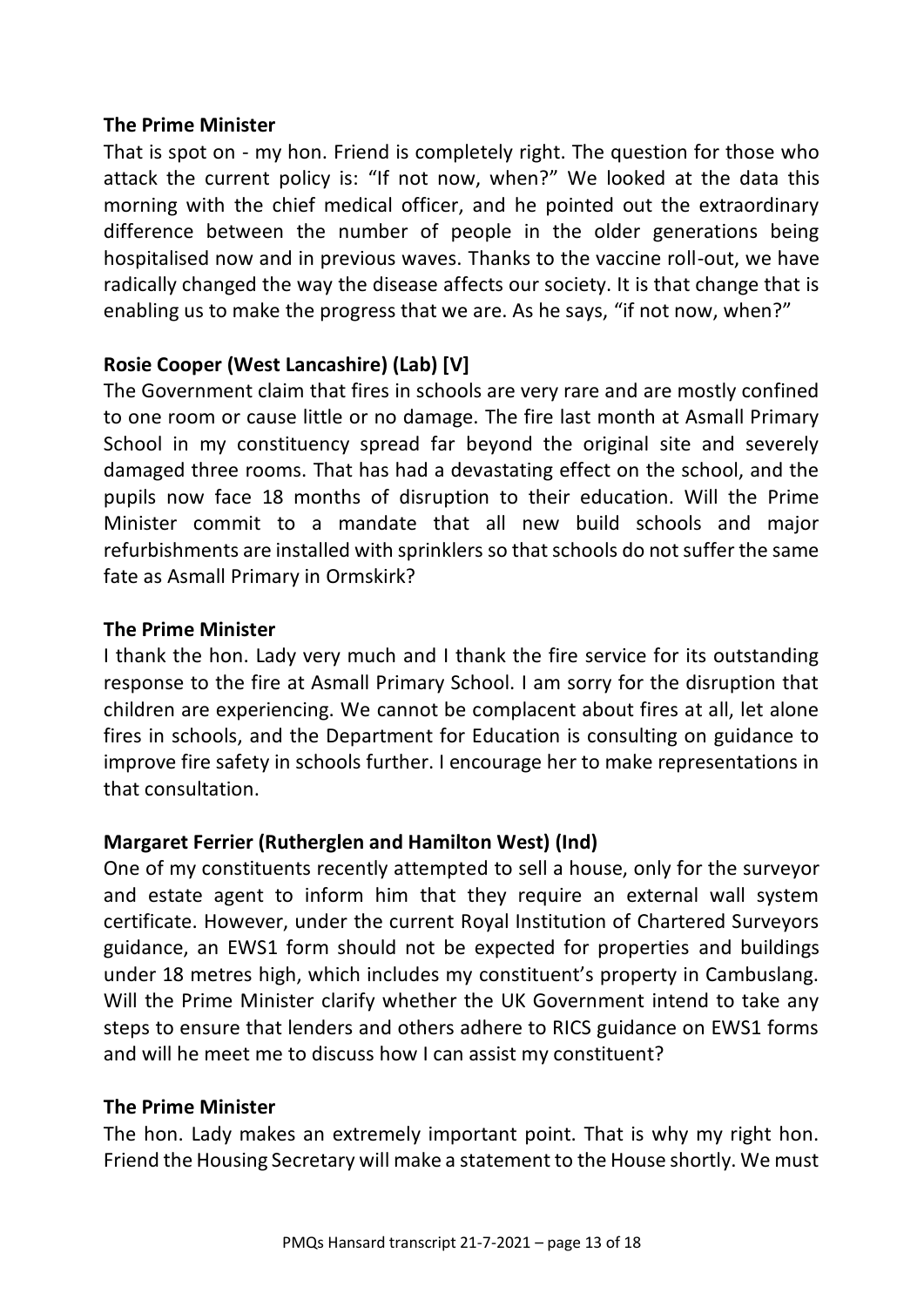be clear that the risk from fire to life in homes is very, very low and leaseholders should not be trapped in their properties, unable to buy or sell, because their properties have been unfairly maligned in that way. Lenders and valuers should not be asking for EWS1 forms on buildings below 18 metres. The Housing Secretary will set out later more about how we propose to ensure that that does not happen.

# **Mrs Natalie Elphicke (Dover) (Con)**

Dame Vera Lynn did so much for our nation and now a fitting memorial is planned on the white cliffs of Dover to ensure that this national icon continues to be celebrated for decades to come. Does my right hon. Friend agree that Dame Vera was a great inspiration to women, showing the difference we can make and contributing throughout the whole of her life to our national life? Will he extend his support to this important Dame Vera Lynn national memorial project?

### **Mr Speaker**

Prime Minister, I think we can all unite.

#### **The Prime Minister**

Yes, Mr Speaker, I think this is a pretty safe bet for everybody. We all remember and love the songs of Dame Vera Lynn. She brought the whole country together at a pretty dark time and is a great, great inspiration for many, many people. I thank my hon. Friend for the campaign that she is leading for a fitting memorial and I am very happy to support it.

# **Debbie Abrahams (Oldham East and Saddleworth) (Lab)**

Since July 2019, the Department for Work and Pensions has undertaken 124 internal process reviews following the deaths of 97 claimants and 27 where claimants suffered serious harm - a threefold increase since 2012. Not once was this mentioned in the health and disability Green Paper published last night. Many believe that this is just the tip of the iceberg and many also believe that the Government can no longer keep marking their own homework. We need to understand the true scale and causes of these deaths in an independent public inquiry, so will the Prime Minister meet me and the delegation of bereaved relatives to discuss this?

#### **The Prime Minister**

I thank the hon. Lady very much; I hope the House will forgive me if I say that I did not catch every word of what she said, but I believe that she was referring to the tragic deaths of those who were claiming benefits. I am certainly determined to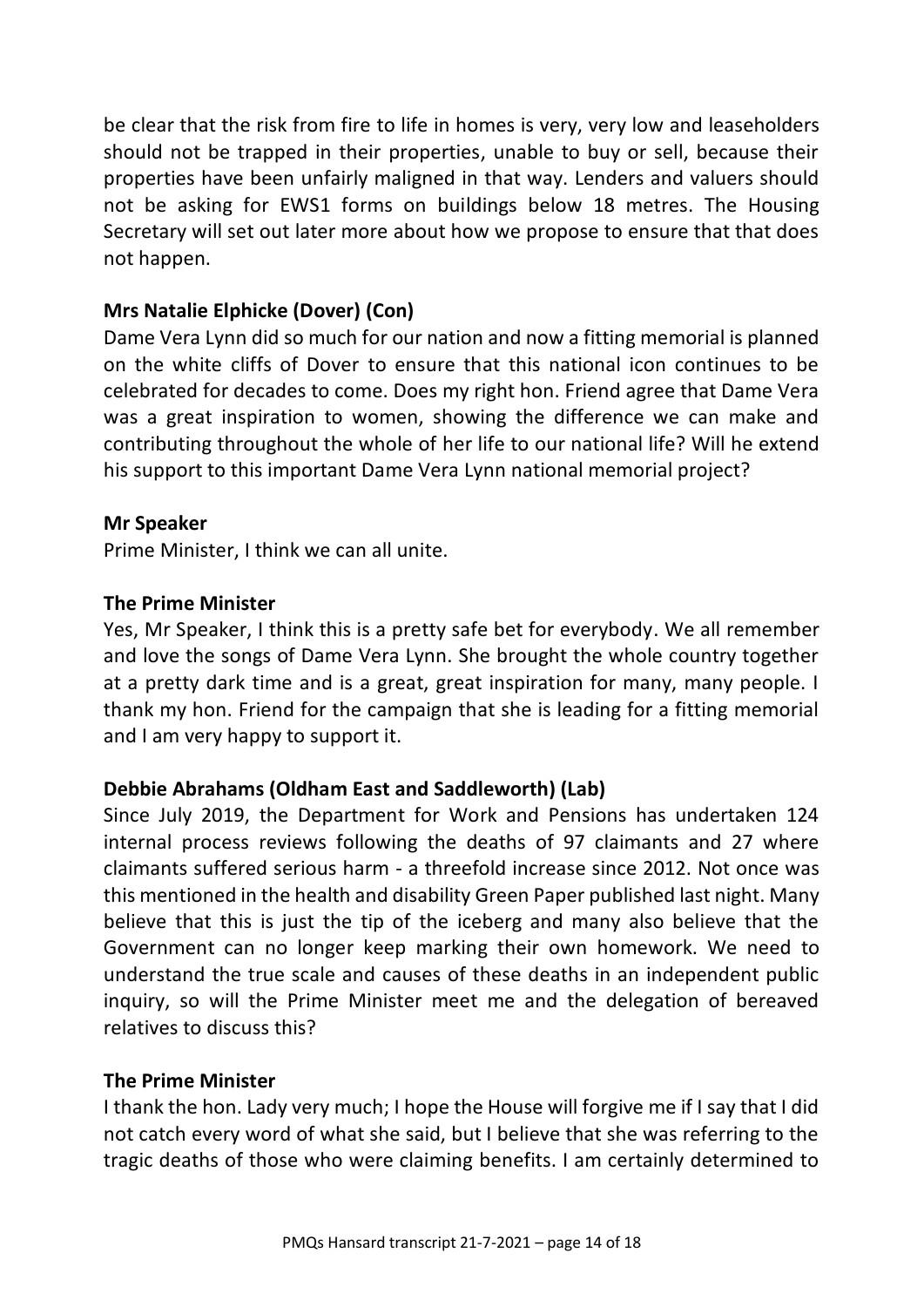make sure that she gets a full account of what we are doing to put this right and that she meets the relevant Minister as soon as that can be arranged.

# **Cherilyn Mackrory (Truro and Falmouth) (Con)**

Last week, I met one of Truro's daffodil farmers. There is real concern in the industry that they will not be able to have their daffodil pickers in the fields this January. I know that the DWP is working with the Duchy College and is hoping to run a local sector-based work academy, but this is a complex issue requiring a long-term solution. I wonder whether my right hon. Friend would meet me and other Cornish MPs to see how we could resolve this in the long term.

# **The Prime Minister**

I am only too happy to meet my hon. Friend at any time. I can assure her that we want to find the workforce to pick the flowers - the beautiful Cornish daffodils that should not be "born to blush unseen", if I remember the quote right. They should be properly picked. In addition to developing the local labour force, and making sure that we line up younger people and people across Cornwall with the opportunities that there are, she must not forget that, thanks to the EU settlement scheme, there are 6 million EU nationals still entitled to live and work in this country, who have taken advantage of that scheme. Never let it be said that we have done an injustice to that group.

# **Cat Smith (Lancaster and Fleetwood) (Lab)**

Local residents in Lancaster are opposing the conversion of a popular local pub, the Britannia, into a 10-bedroom student let. The Housing Secretary says that the current planning system does not give people influence over local developments, but his party's developers' charter gags local residents and hands power to a Whitehall-appointed board of developers, resulting in low quality, unaffordable housing. Is it not the case that the Prime Minister is paying back his party of developer paymasters by selling out local communities?

# **The Prime Minister**

I do not think that I have heard such total cobblers in all my life, except possibly from the Leader of the Opposition. That is not what the Bill does. On the contrary, it gives local people the power to protect.

If I understood the hon. Lady correctly, it was a pub called the Britannia that she wanted to protect. We are bringing forward measures to allow local people to protect such places of vital local importance. When it comes to development, the power remains vested firmly with local people, to make sure that they protect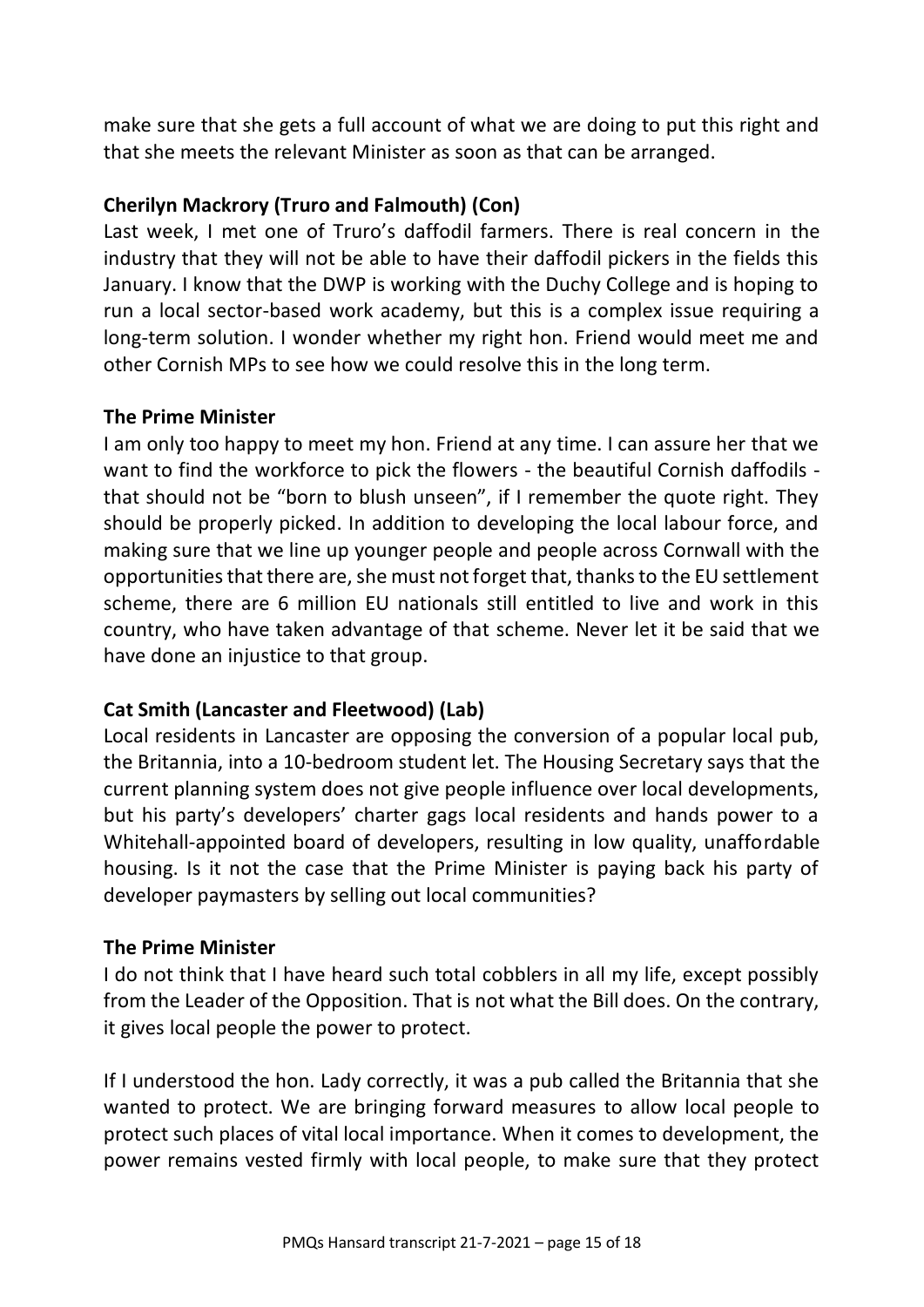their green spaces and the green belt, and they have development only in the places where they, the local people, want it.

### **Selaine Saxby (North Devon) (Con)**

I am sure that my right hon. Friend is not surprised that people are keen to move to my North Devon constituency, but we, like much of the south-west, are experiencing severe housing shortages. Local government need urgent help and support now. Might he consider, as part of planning reforms, binding covenants being applied to a proportion of new-build housing, so it is used as a primary residence and not a holiday let or second home, and that existing homes must register for a change of use if they become a holiday let, to ensure vibrant coastal communities do not become winter ghost towns?

#### **The Prime Minister**

My hon. Friend is a massively effective advocate for the people of North Devon. She has made these points to me before, and I know that she is right. As she knows, we have put higher rates of stamp duty on the buying of additional property, such as second homes, but we also have to make sure that young people growing up around our country - contrary to the instincts of the previous Labour speaker, the hon. Member for Lancaster and Fleetwood (Cat Smith) - have the chance of home ownership in the place where they live. That is what our first home scheme will help to do, with a new discount of at least 30% prioritised for first-time buyers.

#### **Richard Burgon (Leeds East) (Lab)**

The Prime Minister is having to self-isolate, as are hundreds of thousands of people across the country because of his reckless Covid strategy. Unlike the Prime Minister, not everybody has been able to run off to a luxury country mansion with a heated swimming pool. Also, unlike the Prime Minister, so many people across our country are having to survive on just £96 sick pay per week. Could the Prime Minister survive on £96 sick pay per week? If he could not, why does he think that it is good enough for everyone else?

#### **The Prime Minister**

The hon. Gentleman is quite wrong, because everybody who is self-isolating is entitled, in addition to the equivalent of the living wage at statutory sick pay, to help, in extreme circumstances, from their local councils and to a £500 payment to help them with self-isolation. It remains absolutely vital that everybody does it.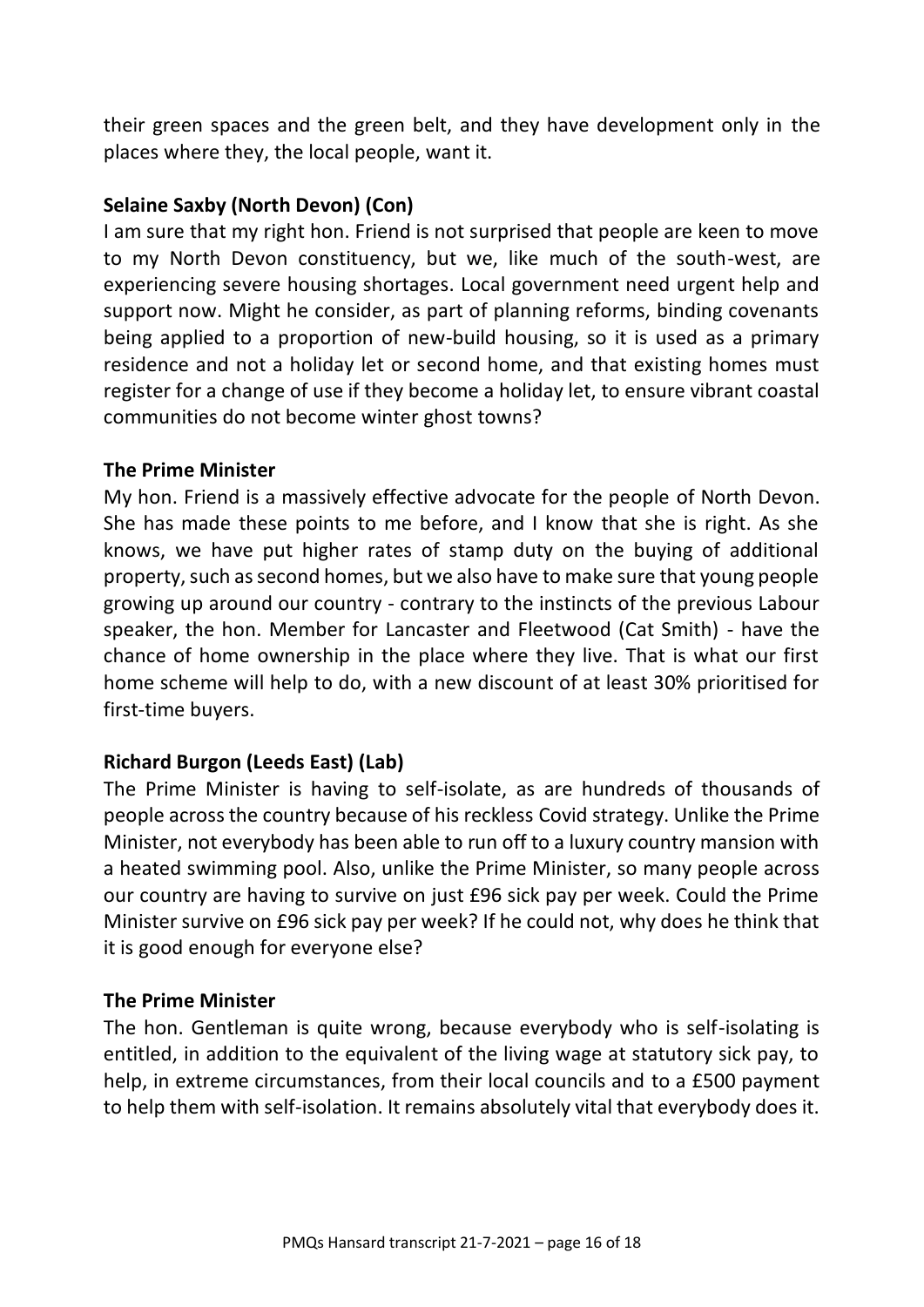# **Bill Wiggin (North Herefordshire) (Con) [V]**

Given the global pandemic, public criticism of my right hon. Friend's extraordinary leadership should be dismissed. He put the lives of my constituents first, and has had to adapt to the lessons that Covid-19 has taught us. Sadly, the same cannot be said of the handing of tuberculosis by the Department for Environment, Food and Rural Affairs. Will he meet me to discuss the current TB strategy and how we can improve it?

# **The Prime Minister**

I am always delighted to meet my hon. Friend. I listened to him and learned from him about bovine TB and badgers. We think that the badger cull has led to a reduction in the disease, but no one wants to continue, and I am sure that he does not, with the cull of a protected species - beautiful mammals - indefinitely, so it is a good thing that we are accelerating other elements of our strategy, particularly vaccination. I think that is the right way forward, and we should begin, if we can, to phase out badger culling in this country.

# **Sarah Olney (Richmond Park) (LD)**

One million children, including my daughter, were out of school last week due to the need to self-isolate when a positive test is confirmed in their bubble. May I first pay tribute to all the teachers both in my constituency and across the country who have done incredible work in keeping learning going under such difficult circumstances? I was really pleased to be able to thank my daughter's schoolteacher in person yesterday. Can the Prime Minister confirm that the Government's approach to managing the pandemic will guarantee that all children will have an uninterrupted academic year when they return to school after the summer break?

# **The Prime Minister**

The hon. Lady is absolutely right to focus on the needs of children in the pandemic and the paramount importance of keeping them in school. We will do everything we can to ensure that we are able to get schools back in September - I have every confidence that we will be able to - but that will be greatly assisted, as I never tire of repeating this afternoon, if everybody goes and gets their second jab, or first jab.

# **Rehman Chishti (Gillingham and Rainham) (Con)**

As chair of the all-party parliamentary group on missing children, I know that every year, 180,000 people are reported to the police as missing across our constituencies in the United Kingdom. I am sure that the Prime Minister and